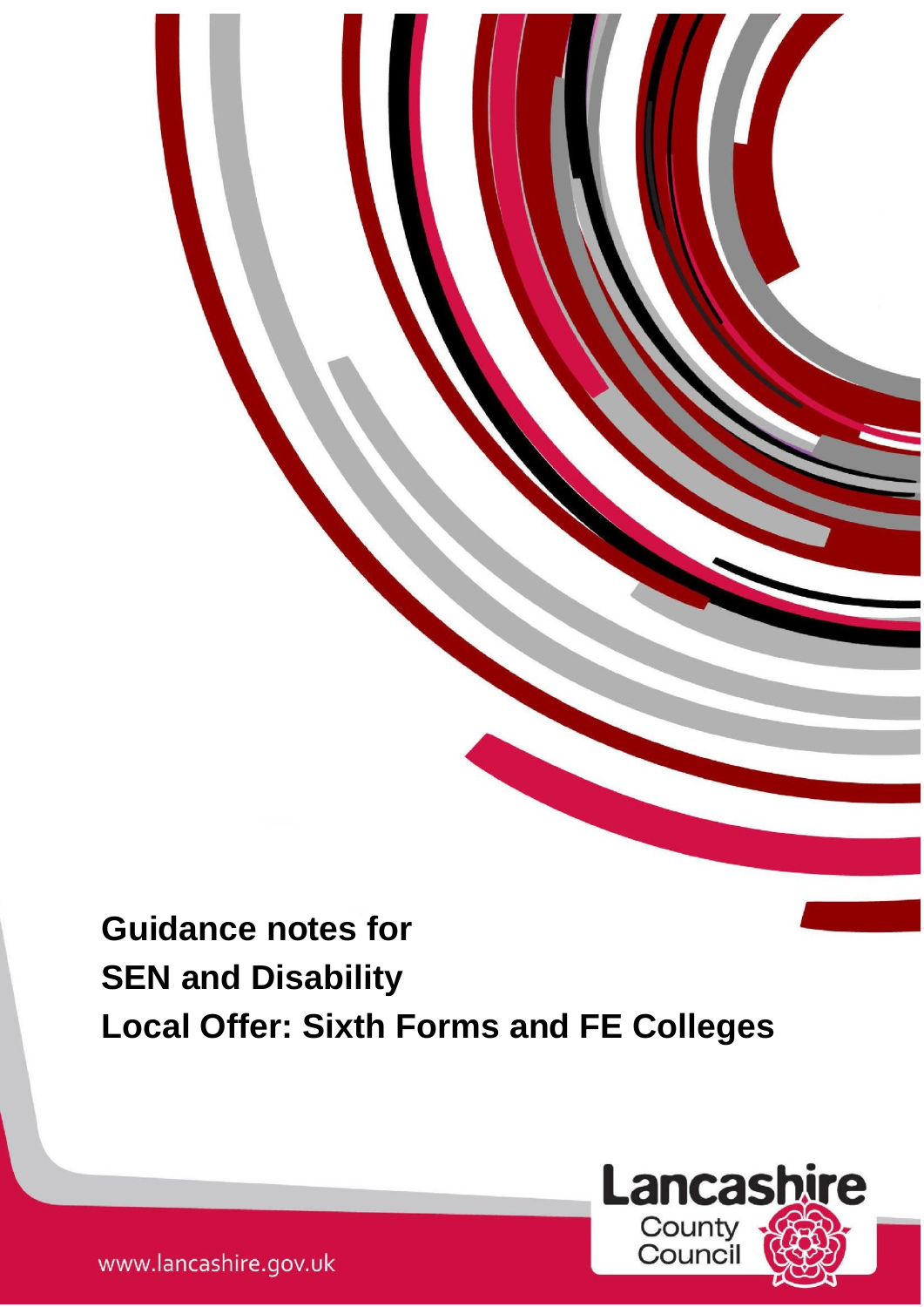# **Guidance for Completion**

The SEND Reforms placed a statutory requirement on education establishments from September 2014 to make information available to parents about how the establishment supports children and young people with SEND. This information forms the main basis for your Local Offer.

As some concerns around the Local Offer have been raised, it was thought to be a good time for a review of the current Local Offers to take place and refreshed information distributed.

The guidance notes and template is designed to help you to pull together information so that parents of children with Special Educational Needs and or Disabilities (SEND) know what support they can expect if their child attends your establishment.

The finished text is required by legislation to be published and will be looked at by **OFSTED** prior to any visit.

Here are the main things to ensure you comply

- 1. **Publish your local offer on your own website**.
- 2. **Publish your SEN Report on your own web site**
- 3. **Link your local offer to your own web site home page**
- 4. **Include contact details of your SENCO**
- 5. **Link to the Local Authority's Local Offer** [www.lancashire.gov.uk/SEND](http://www.lancashire.gov.uk/SEND)
- 6. **Inform** Lancashirelocaloffer@lancashire.gov.uk **this is completed**

Remember this is a separate legislation requirement to publishing your SEN Report. Your web site should hold both your Local Offer and SEN Report if required

The questions are intended as prompts and reflect key issues that parents have told us they would like to know about when deciding who could best meet their child's needs. You may also wish to consult with your own pupils' parents about what to include in your Local Offer.

In developing your own Local Offer you should be mindful that there is a requirement for a feedback facility to be available as part of the Local Offer and for responses to be given to any feedback received.

**Once you have updated your Local Offer and SEN report on your web site and have a link to your Local Offer and SEN Report on your own home page.** 

**Please confirm by emailing** Lancashirelocaloffer@lancashire.gov.uk

## **Subject heading for the email:**

Local Offer (insert your school name).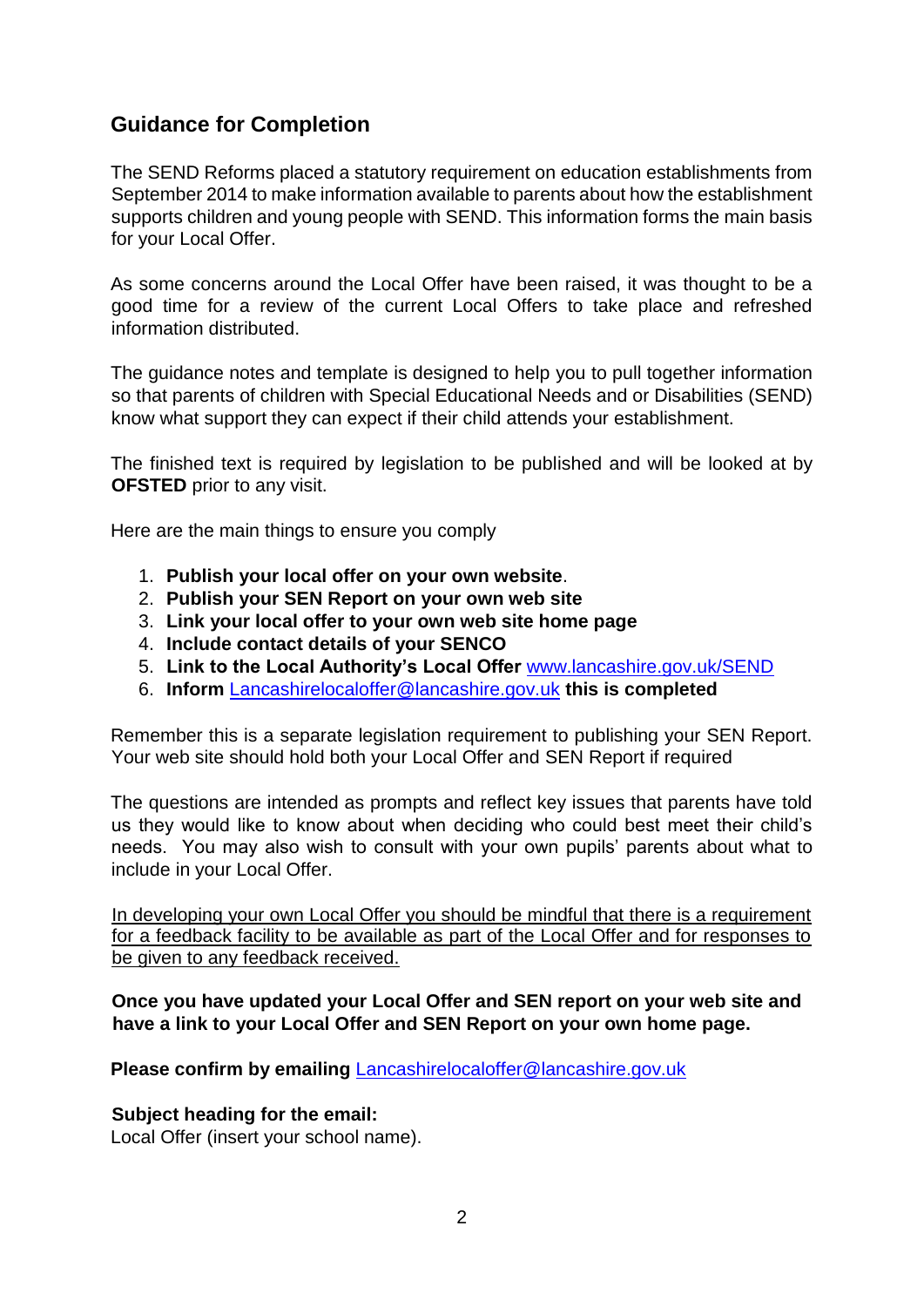# **Email body**

I confirm that our Local Offer has now been published on the **[insert establishment name]** website.The home web page is **(insert establishment home page web address)** The SEN Report web link is **(insert establishment SEN Report web link)** 

# **Promoting Good Practice and Successes**

The Local Offer will give your setting the opportunity to showcase any good practice you have around supporting children with Special Educational Needs/Disabilities to achieve their full potential. If you have any examples of good practice or success stories, we would encourage you to include these on your Local Offer web pages. For reasons of confidentiality, please ensure you do not use any personally identifiable information when using case studies to illustrate your setting's experiences of supporting children with SEND.

# **Accessibility and Inclusion**

At the Nelson and Colne College group including Nelson and Colne College, Accrington & Rossendale College and Lancashire Adult Learning, we pride ourselves on the comprehensive arrangements we have, to support all our students. We are a friendly college and have an inclusive college where we aim to treat everyone individually and give them access to all the support, they need to be successful students. Our prime aim is to try to make sure that everyone reaches their full potential in relation to learning and career aspirations.

Learners applying to college who have an identified learning difficulty or disability will be assessed by a member of the Additional Learning Support department. A full and robust assessment will be completed, with all available information to ensure that all reasonable adjustments that can be made are made, within the colleges best endeavours.

The Additional Learning support team consists of a number of roles to provide effective Learning Support across College: Additional Learning Support Manager, Curriculum Leaders for Additional Learning Support, Exam Access Arrangement Teachers, Learning Support Teachers/ Learning Support Assistants, Exam Access Arrangement Administrator, Additional Learning Support Administrator, Learning Progress & Mentor and SEND Job coach.

The College offers a wide range of assistive technology to support learning which will be based on assessment, and tailored to individual need.

- Ipads/ various applications
- College Laptop with various software as required
- Screen reader technology
- Coloured overlays including software to change the screen to help reduce eye strain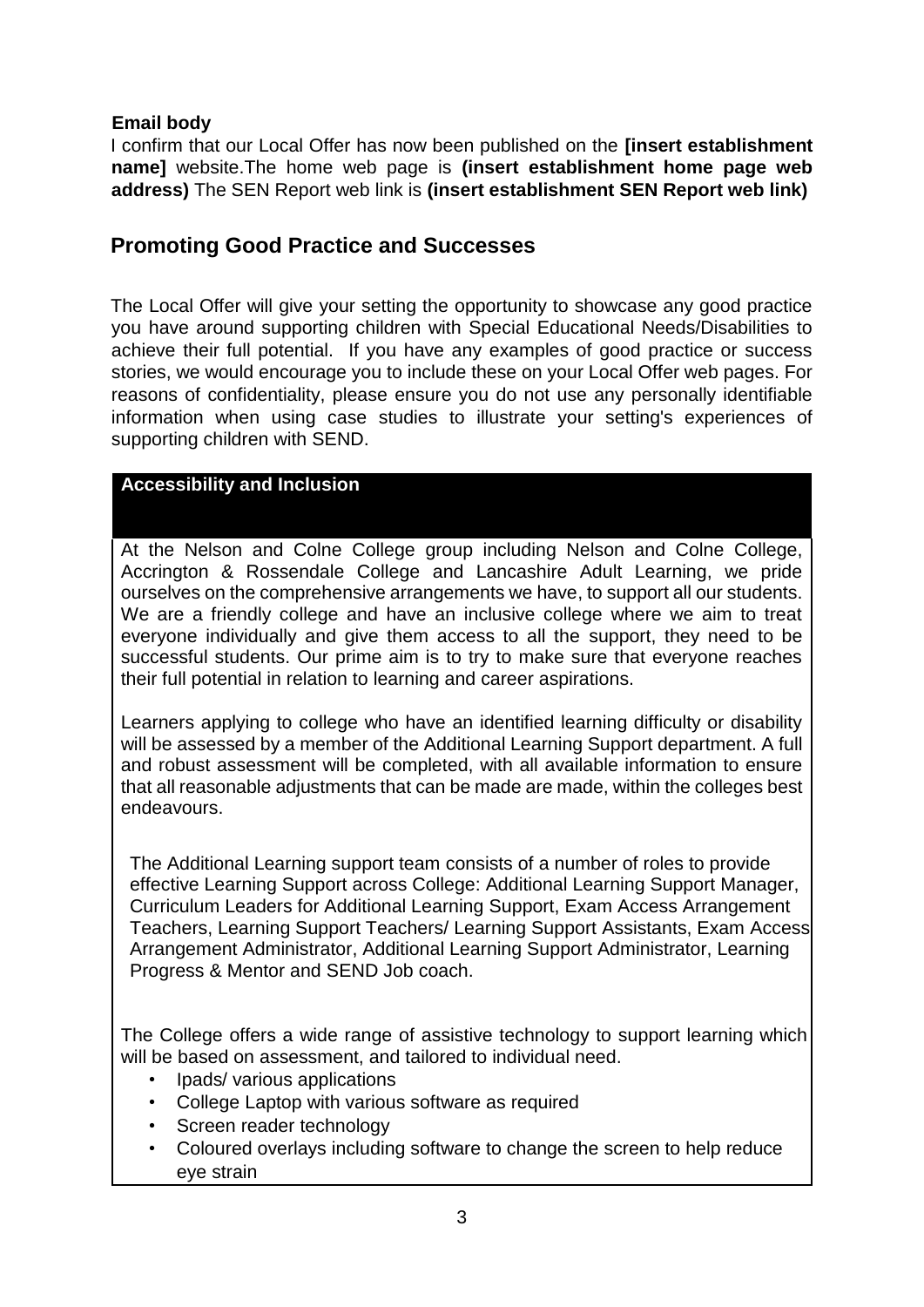- Height adjustable furniture
- Specialist keyboards
- **Dictaphones**

## **Study programmes**

The College provision is outlined in our prospectus and available on our website, from our Guidance centre at the college. The course prospectus also identifies the entry criteria for each level of course. All appropriate provision (from Entry Level 2 to Level 3) adheres to the study programme guidelines. All learners will study Maths and English, and participate in meaningful work related learning activities whilst with us. College courses are designed to prepare and support learners to develop the skills for further education or employment. All learners following a programme of study have access to a wide range of activities to develop the skills to prepare them for employment. The college specialist areas under the preparation for adult hood agenda are:

Preparation for Further & Higher Education Preparation for Employment.

Our Learning Support offer provided for students may include the provision of:

- Learning Support Assistants (LSAs) to provide in class support for groups or individuals with identified learning needs
- Support with personal care, mobility and communication
- Specialist 1:1 and small group teaching for students
- Study Support to provide additional support outside of class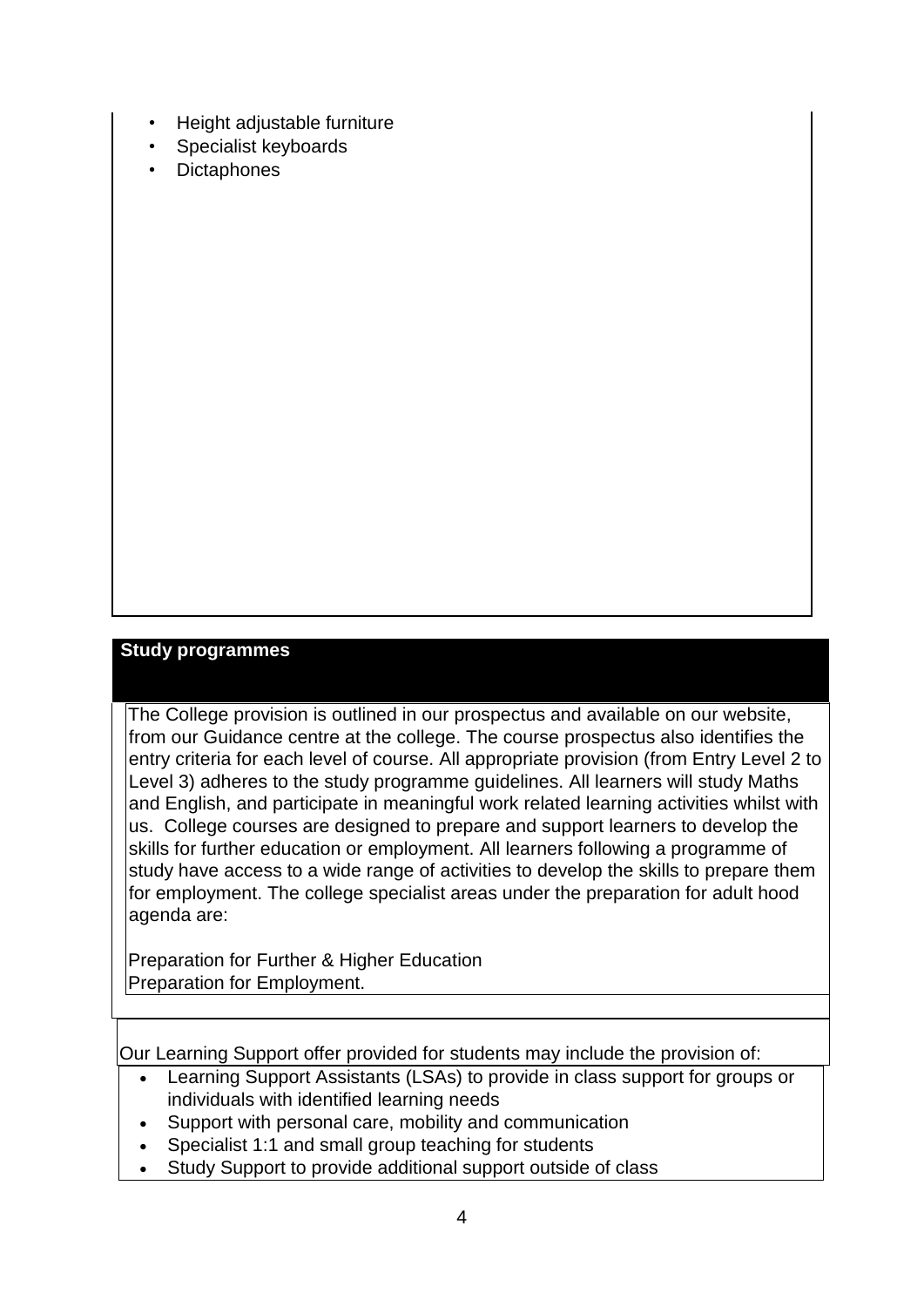- Academic and pastoral mentoring system pastoral support for students including the use of Learning & Progress Mentors
- Communication support workers (e.g. sign language interpreters)
- Quiet Spaces
- Exam Access Arrangements

All students are required to take initial and diagnostic assessments to assess individual starting points and establish suitability for curriculum. Tutors are expected to take account of the assessment and diagnosis of the needs of individual learners in their lesson planning.

Where applicable, as part of the programme of study, the College will work with individuals to source supported internships working closely with local employers, social care agencies and external providers to support transition into the world of work. All available information will be taken into account to tailor the programme of study and support, to best meet the learner need.

The Additional Learning Support Team will design and implement a support plan outlining strategies and recommendations of support for the employer including providing of job coach support where appropriate, to enable learners to transition into the workplace as well as supporting independence by gradually phasing support out.

Our teaching teams work extremely hard to ensure that lessons are inclusive and learners needs are considered. The college also has a full tutorial programme to support personal development and a range of enrichment and employability activities to ensure all learners develop a wide range of skills.

The college adopts an inclusive approach to learning, offering outstanding teaching which takes in to account individual requirements. Reasonable adjustments are embedded within the classroom to ensure learners fully access the curriculum and including the assessment / exam process. Assessments are carried out for all learners who disclose and require Exam Access Arrangements.

To promote independent learning all support is reviewed termly to ensure that the support remains appropriate and is encouraging independence. Assistive technology is used to support independence by ensuring that learners can fully utilise the free accessibility options where appropriate.

The college has a bank of specialist learning support tutors with areas of expertise in Dyslexia, Autism, ADHD, Mental Health and MLD.

The College has a rolling programme of CPD that includes up to date training for staff working with learners with SEND and specialist staff are encouraged to update training annually.

The College has a robust Virtual Learning Environment (VLE) with links to external agencies and each vocational area has a VLE space with information about the programme of study, additional work and interactive materials.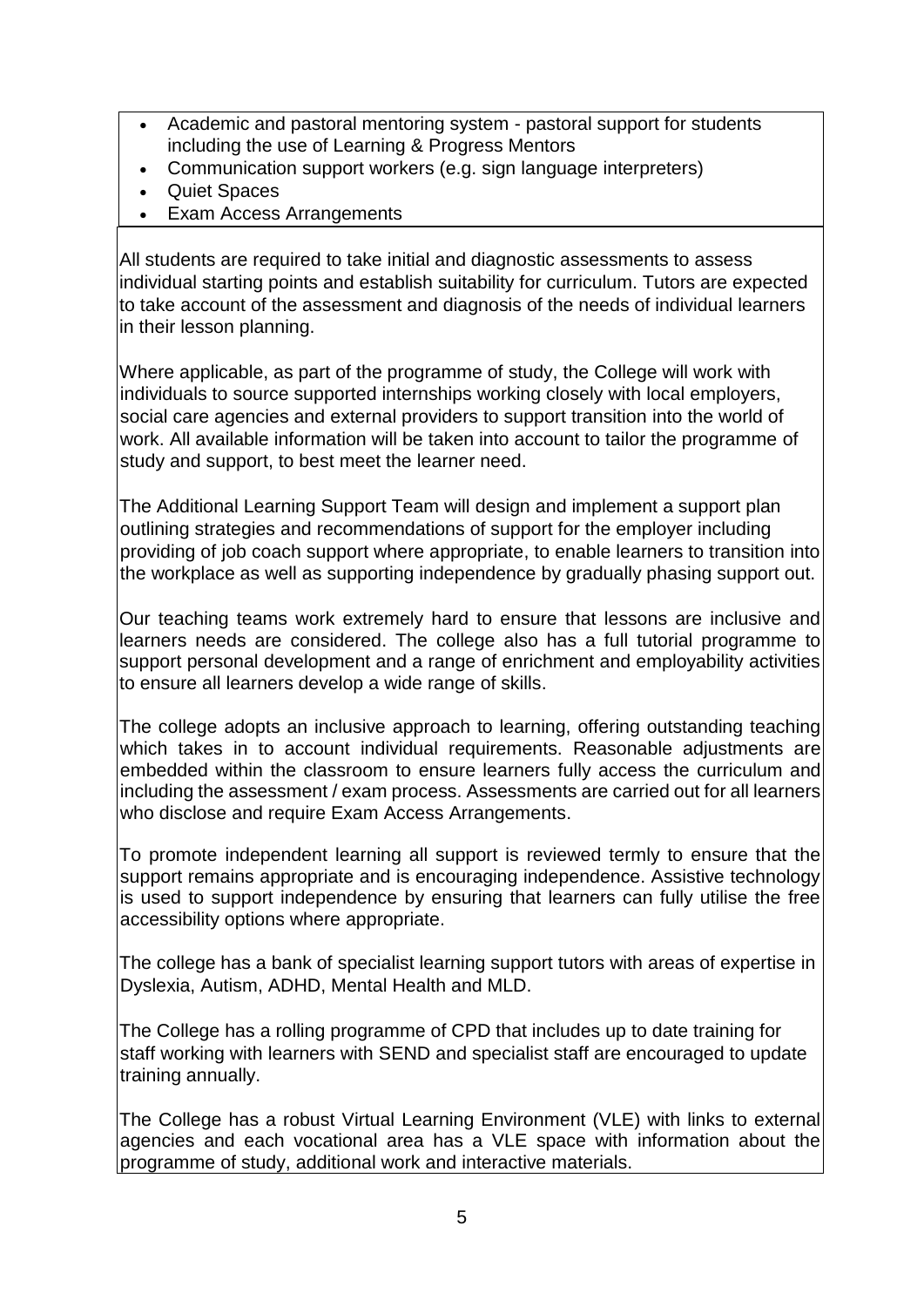The college has a robust approach to trips and visits where all excursions are risk assessed before the activity takes place. We have an inclusive risk assessment for any learner with learning difficulties or disabilities to ensure that they are able to participate.

# **Progress monitoring and review**

All learners in College with an EHC plan will have termly reviews and a formal annual review to ensure that the plan remains appropriate and meets the need of the individual. Learners with identified learning support needs will have termly reviews to assess and review the effectiveness of the support that is in place.

Initial assessment for learners with additional needs takes place in conjunction with the learner, previous educational establishment, health and care services as appropriate to identify clear learning goals and support packages. This provides a smooth transition into College.

Progress reviews in relation to the programme of study are held with learners and this is shared with parents through reports and parent's evenings and support packages are also reviewed to ensure that they remain appropriate to the learner needs. External agencies will be involved in the review where needed. A cycle of support is in to review at key points in the year, however at any point where it is identified that support in place is not effective or not required, the support plan will be reviewed and amended.

The College will arrange for the inclusion of all partners in the review. Any outcome, or changes to the package of support following review are shared as appropriate with partner agencies, and parents, depending on the age of the learner

## **Safeguarding**

The college has a Child and Vulnerable Adult Protection policy which is reviewed and updated on an annual basis. This is available on the college external website which can be easily accessed by parents. Three members of the College Management Team have received Designated Safeguarding training and in addition to this both Safeguarding Coordinators are trained to this level. All college staff receive safeguarding training at induction and then receive updated training annually.

A safeguarding forum takes place on a weekly basis to discuss students who are potentially at risk and require support.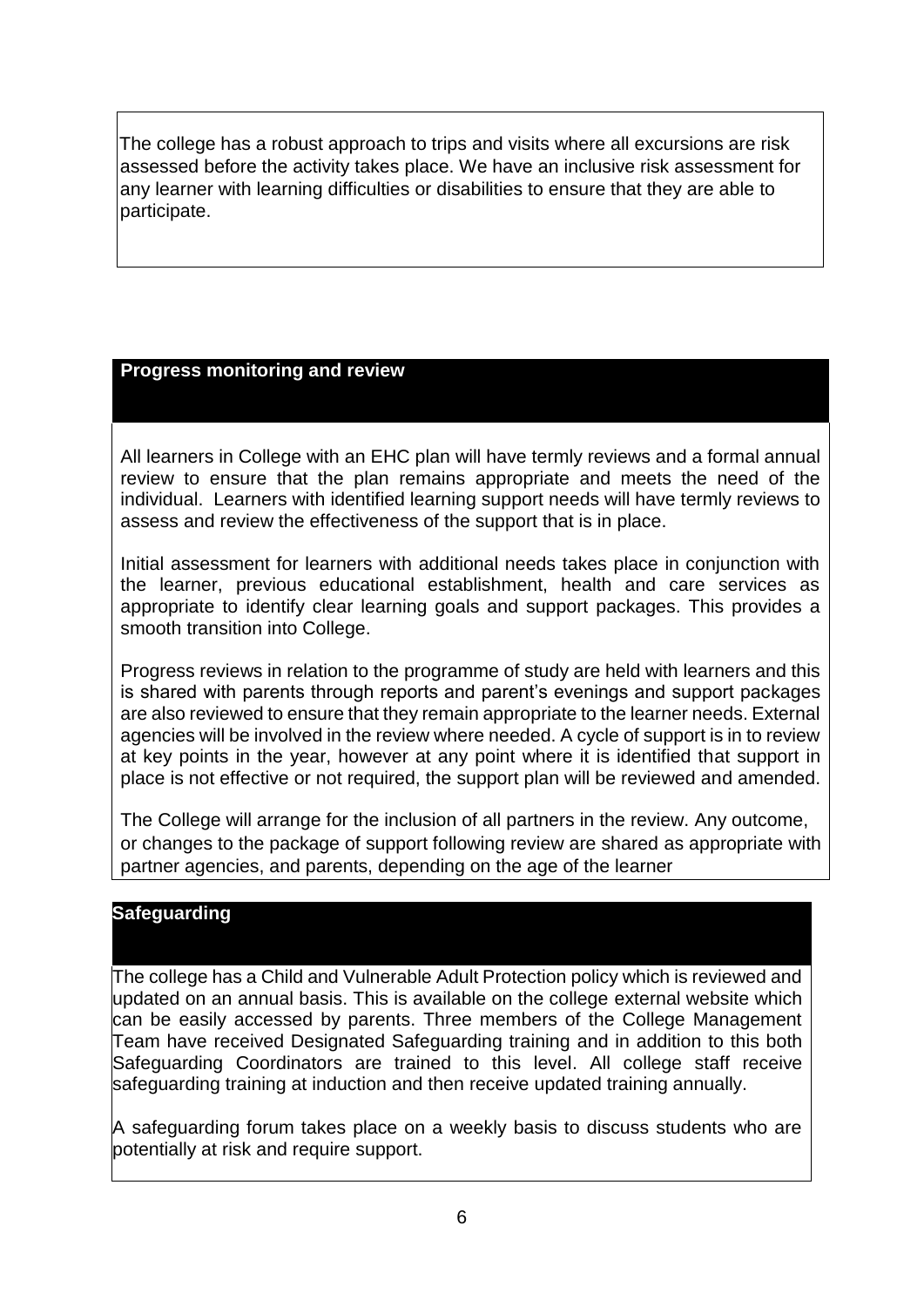The visits policy has an individual risk assessment form for students with learning difficulties and disabilities. This is completed for all trips, visits and off-site activities

- Parking areas are available on the College site (in close proximity to all buildings) and handovers will be arranged if required as part of the personalised support package. Supervised quiet lunch rooms and breaks are also available if required.
- Transition planning will take into consideration any requirements for hand over or supervised breaks, and will be arranged to meet the individual requirements of the learner both on and off site
- All external trips and visits are risk assessed and individual inclusive risk assessments are completed as required as per the College's educational visits policy to ensure safe participation for all learners.
- □ External work placements are individually risk assessed to meet the needs of the learners.
- $\Box$  Risk assessments are centrally co-ordinated and managed in line with current guidance and legislation.
- $\Box$  Polices are available to view on the websites

# **Health (including Emotional Health and Wellbeing)**

The college has an up to date medicines policy in place. The college has one college nurse to work over all sites with 16-19 or 16-25 with an EHCP. The nurse offers one to one support to any students requiring support with health and wellbeing needs. The nurse works closely with Additional Learning Support services to ensure students with health and wellbeing needs are identified and supported in college.

The nurse works with the student, family and college staff to ensure health care plans are in place for young people with chronic and complex health needs. The nurse also provides training to staff on administration of medicines and awareness and management of health conditions and medical emergencies. There are also first aiders in college throughout the college day to deal with accidents and emergencies.

The college nurse acts as an additional point of contact for signposting and referral into other NHS and none NHS health and wellbeing services. There are clear referral pathways into, mental health, sexual health and drug and alcohol services. On site there is also a fully trained and experienced counsellor, who works with young people with emotional health difficulties. The College has a health and wellbeing strategy and each year a full health needs assessment is completed and action plans for the year are drawn up. In Addition, the college has a health and wellbeing officer who promotes student health and wellbeing across the college group.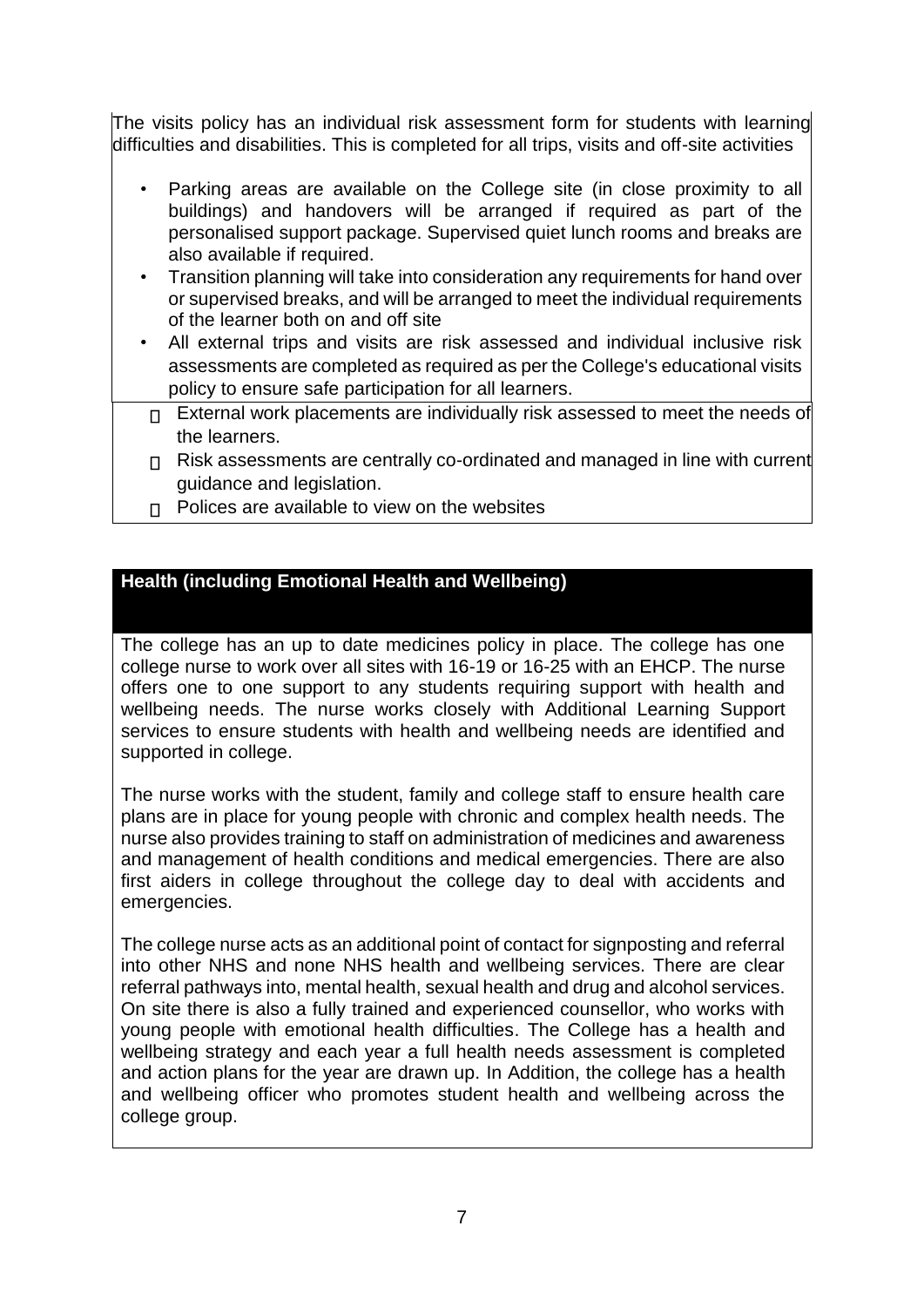The College nurse supports health care planning and the review process where appropriate, including liaison with external agencies.

## **Communication**

Our staff are available on Open days; phone conversations take place via parents/school. Parents meetings may take place prior to student enrolment in preparation for starting college to ensure smooth transition. All the information gathered including Inclusion Plans are placed on a central system to be used by relevant staff. All open evenings have an additional SEND hour planned in where learners with SEND and their parents can visit the college at a quite time and meet with the Additional Learning Support Team.

The interview process gives parents/carers a chance to meet the staff responsible for their child and are given a direct access telephone number. Parents are kept updated with the progress of their son/daughter by telephone as well as through meetings and parents evenings. Are also opportunities for parents participate in the governance of the College.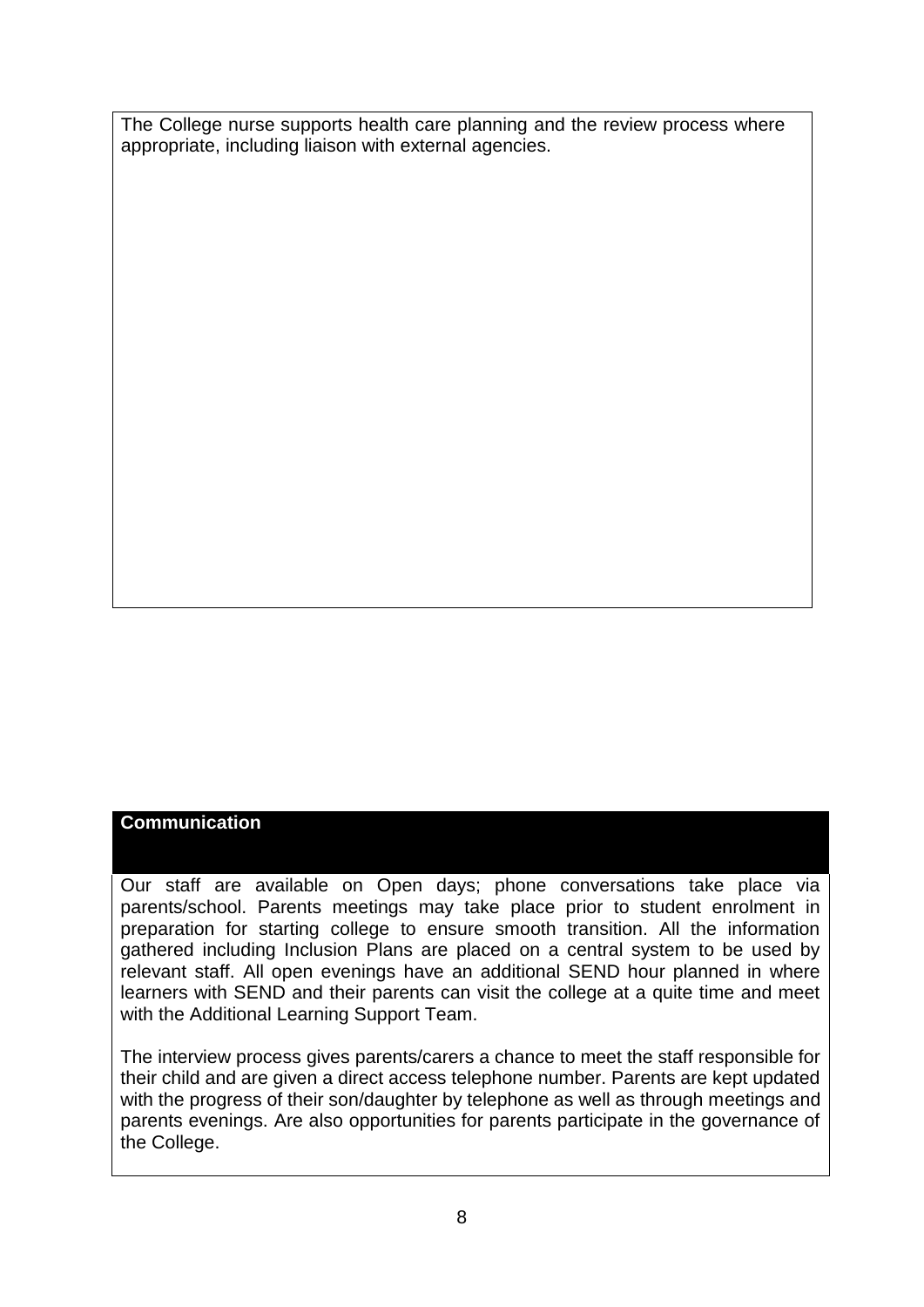## **What help and support is available for the family?**

Student Services administer the 16-19 Bursary Fund and 19+ Discretionary Learner Support Fund. 16-18year old applicants will receive information about financial support when they are invited to enrol. Support, advice and guidance on financial support are available through Student Services, including assistance with accessing the relevant college funds. Support is available for free college meals, travel passes, essential kit and equipment based on student personal and financial circumstances.

Any 16-18 students who are in the Care of the Local Authority, a Care Leaver or receiving Income Support or Universal credit because they are financially supporting themselves or financially supporting themselves and someone that is dependant on them and living with them or in receipt Disability Living Allowance or PIP in their own right as well as employment and support allowance or universal credit in their own right, are directed to apply for Vulnerable Bursary Fund. Students aged 19 or over are invited for a pre-enrolment financial assessment. This is a 1:1 appointment (to which family members can also be involved) where an adviser will go through any financial support available to them.

Information, advice and guidance is available to all students and parents at any time. There is a considerable amount of information available via the College website, marketing materials and Virtual Learning Environment. Advice and/or guidance can be accessed by telephone, email or through a personal appointment with a Career Guidance advisor.

Transport to and from college is the responsibility of the learner/parent/carer. If the learner is not an independent traveller, then this would need to be arranged in consultation with the local authority. The college do support with this signposting and advocating where required.

Learners will receive individual progression guidance on course as they begin planning their next move either in College, Higher Education or work. The College will arrange for links with external services such as supported employment, as appropriate.

#### **Working together**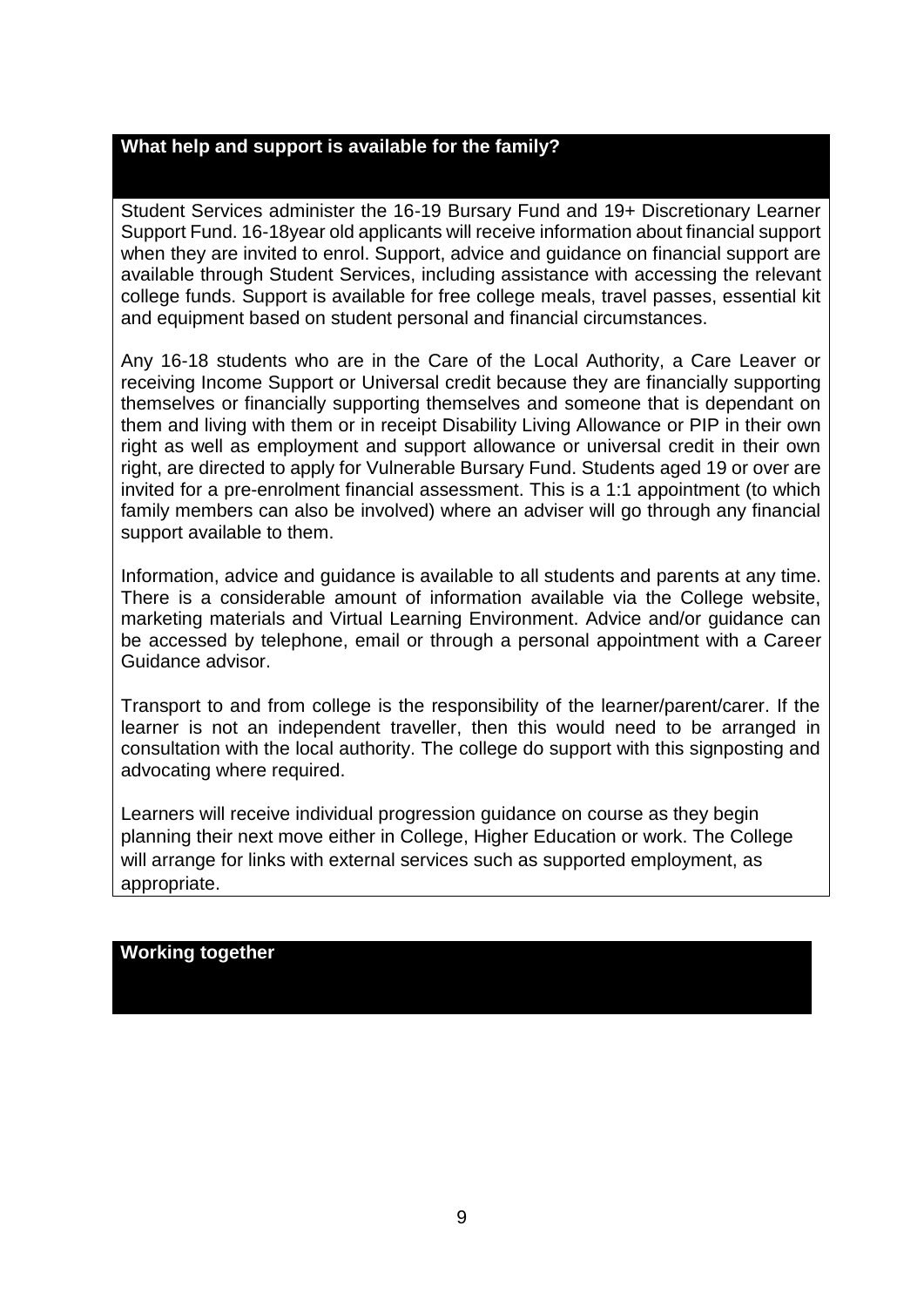As soon as we become aware of a need, we gather all the relevant information before students starts with us. We work closely with schools and other services and attend transition meetings where possible.

All students sign learner agreements and are a given a copy to share with their parents. Students are also given many opportunities to have their say in the delivery of services at the college. The student council, known as Student Voice includes an elected student representative for each course. Further opportunities are provided through focus groups and surveys. Parents are encouraged to discuss their child's progress via personal contact, telephone or email, as well as during parents' evenings. There are also opportunities for parents to participate in the governance of the College.

Transition to and from College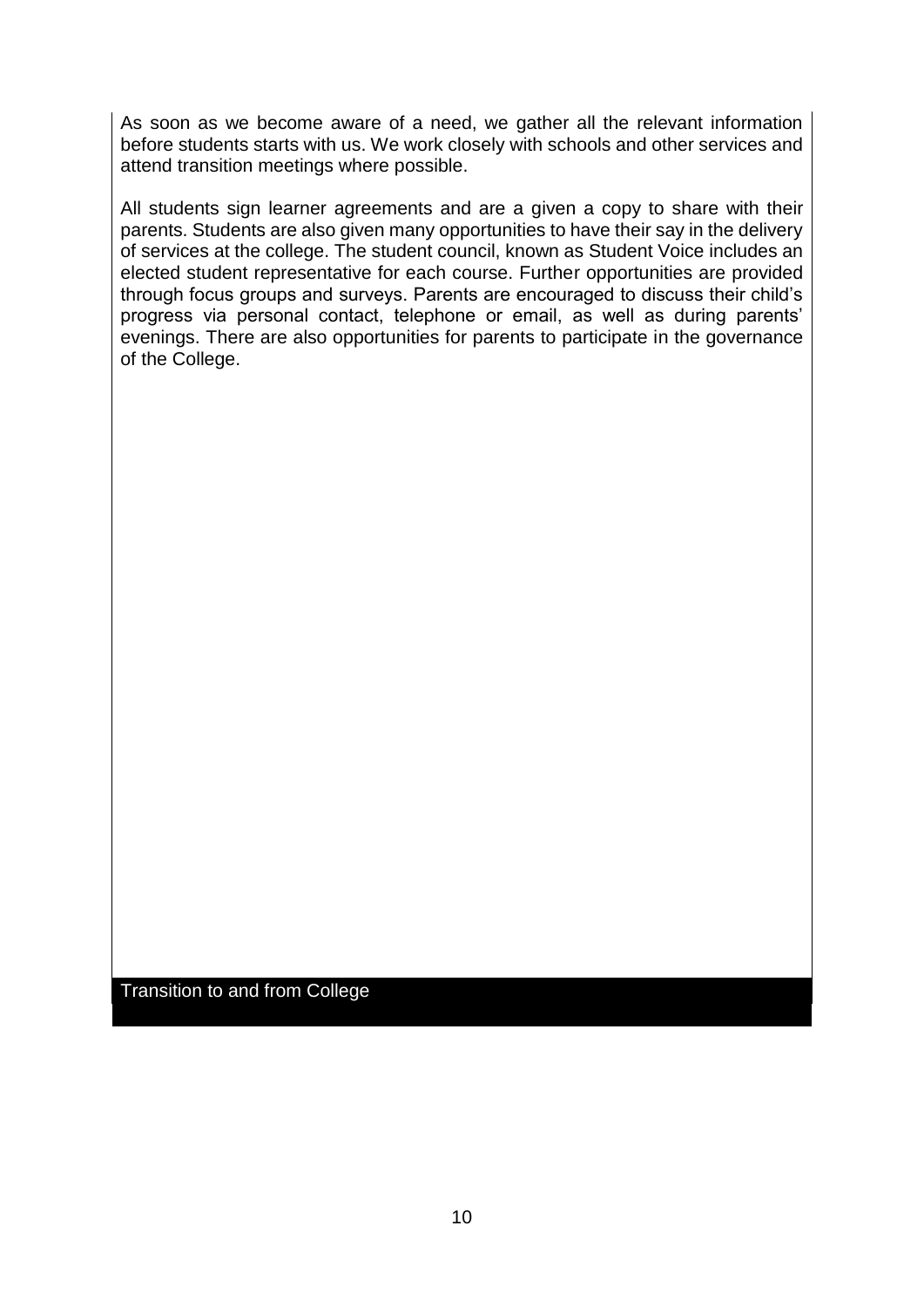We like to know more about our potential students before they arrive to commence their chosen study programme at the College. We liaise closely with professional agencies: Action for ASD, LCC employment officers, Special Educational Needs Coordinators (SENCOs), previous schools and the adult transition team.

We always encourage potential students and their parents/families to arrange individual college visits to meet with our friendly staff to discuss support needs and ask questions. We use these opportunities to review the needs of our students and plan how their progress will be reviewed and monitored.

• Learners applying to college who have an identified learning difficulty or disability will be assessed by a member of the learning support department to ensure that the college can meet the learners needs.

• The College will work with schools, learners, families and local authorities with regard to the maintenance of the EHC plan to ensure a smooth and seamless transition into College.

Impartial guidance will be available to assist learners in making the right choices.

• To support learners transition visits and taster days will be available to help learners become acquainted with the College and the staff that will be working with them.

• As learners progress through their programme guidance in relation to future progression is offered to all learners. Progression pathways in the programmes of study are identified on an individual basis, working with the relevant external agencies to ensure a positive outcome for learners.

• The College will work with parents and external agencies to support transition from College and will offer support where needed.

• The Additional Learning Support Team work closely with the school link teams to support transition work into the college. This includes attending EHCP reviews and visits to schools as required.